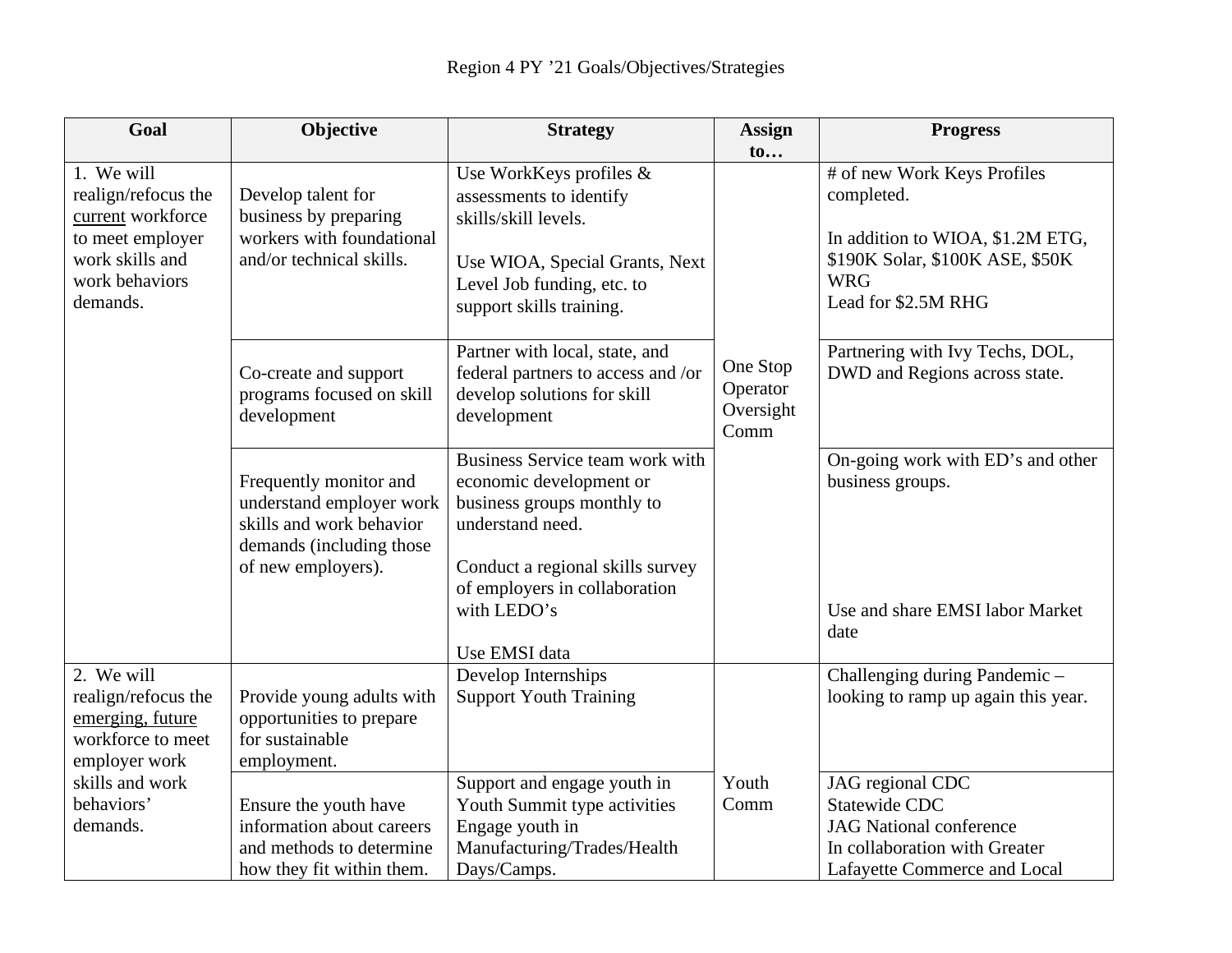| Goal               | Objective                    | <b>Strategy</b>                      | <b>Assign</b> | <b>Progress</b>                      |
|--------------------|------------------------------|--------------------------------------|---------------|--------------------------------------|
|                    |                              |                                      | $\mathbf{t}$  |                                      |
|                    |                              | Engage youth in STEM activities      |               | Schools thru WHIN grant have         |
|                    |                              | directly and as volunteers in        |               | engaged youth in Mfg week,           |
|                    |                              | younger youth STEM activities        |               | CoDojos, Innovation and Design       |
|                    |                              |                                      |               | Studios - all STEM activities.       |
|                    | Foster and strengthen        | Provide youth information on         |               | Collaboration with DWD,              |
|                    | career pathways, work-       | these WBL opportunities.             |               | established SEAL programs in         |
|                    | based learning, internship,  | Provide info on                      |               | regional schools as pre-             |
|                    | and apprenticeship           | Mfg/Trades/AHEC camps                |               | apprenticeships. iWork program for   |
|                    | programs for youth.          | Support these programs with          |               | out of school youth. Increased staff |
|                    |                              | funding (WIOA or other)              |               | in business services to enhance the  |
|                    |                              | Collaborate with secondary and       |               | linkages to employers for WBL        |
|                    |                              | post-secondary to co-create          |               | opportunities.                       |
|                    |                              | opportunities                        |               |                                      |
| 3. We will support |                              | Assist employers to access           |               | Through APG, RHG, ASE, WIOA          |
| initiatives that   | Ensure businesses have       | WIOA funding, R4WDB Special          |               | assisted 182 workers                 |
| provide career     | access to education and      | Grants, NLJ or other funds to        |               |                                      |
| opportunities for  | training resources for their | support incumbent worker             |               | Assisted 45 companies to apply for   |
| underutilized and  | incumbent workers to         | training.                            | One Stop      | ETG funding to train workers.        |
| incumbent workers  | meet their current and       | Dedicate portion of WIOA             | Operator      | \$1.2M obligated                     |
| that will meet     | future workforce needs.      | funding for IWT                      | Oversight     |                                      |
| employer work      |                              |                                      | Committee     | 20% of WIOA funds can be             |
| skills demands.    |                              |                                      |               | dedicated to IWT.                    |
|                    |                              | Work with our WIOA Partners          |               | Region meets Priority of Service as  |
|                    | Ensure veterans, low-        | to access resources for special      |               | defined by WIOA.                     |
|                    | income individuals and       | populations.                         |               |                                      |
|                    | others with substantial      | Engage with Vet Standowns and        |               | Region Vet staff engaged with both   |
|                    | barriers obtain the priority | other Vet programs                   |               | the Kokomo and Lafayette             |
|                    | services and resources       | Service to underutilized workers     |               | <b>Standowns in November</b>         |
|                    | mandated by WIOA.            | will be tracked monthly to           |               |                                      |
|                    |                              | ensure priority of service.          |               |                                      |
| 4. We will         |                              | Host regional Economic               | Executive     | -Established Rural Healthcare Grant  |
| collaborate with,  | Convene or host partner      | <b>Development Breakfast</b>         | Committee     | <b>Advisory Board</b>                |
| and convene        | groups to identify,          | <b>Host Legislators Mtg</b>          |               | -GLC Innovative Workforce            |
| strategic          | collaborate, and co-create   | <b>Host Employer Advisory Groups</b> |               | <b>Strategies Presentation</b>       |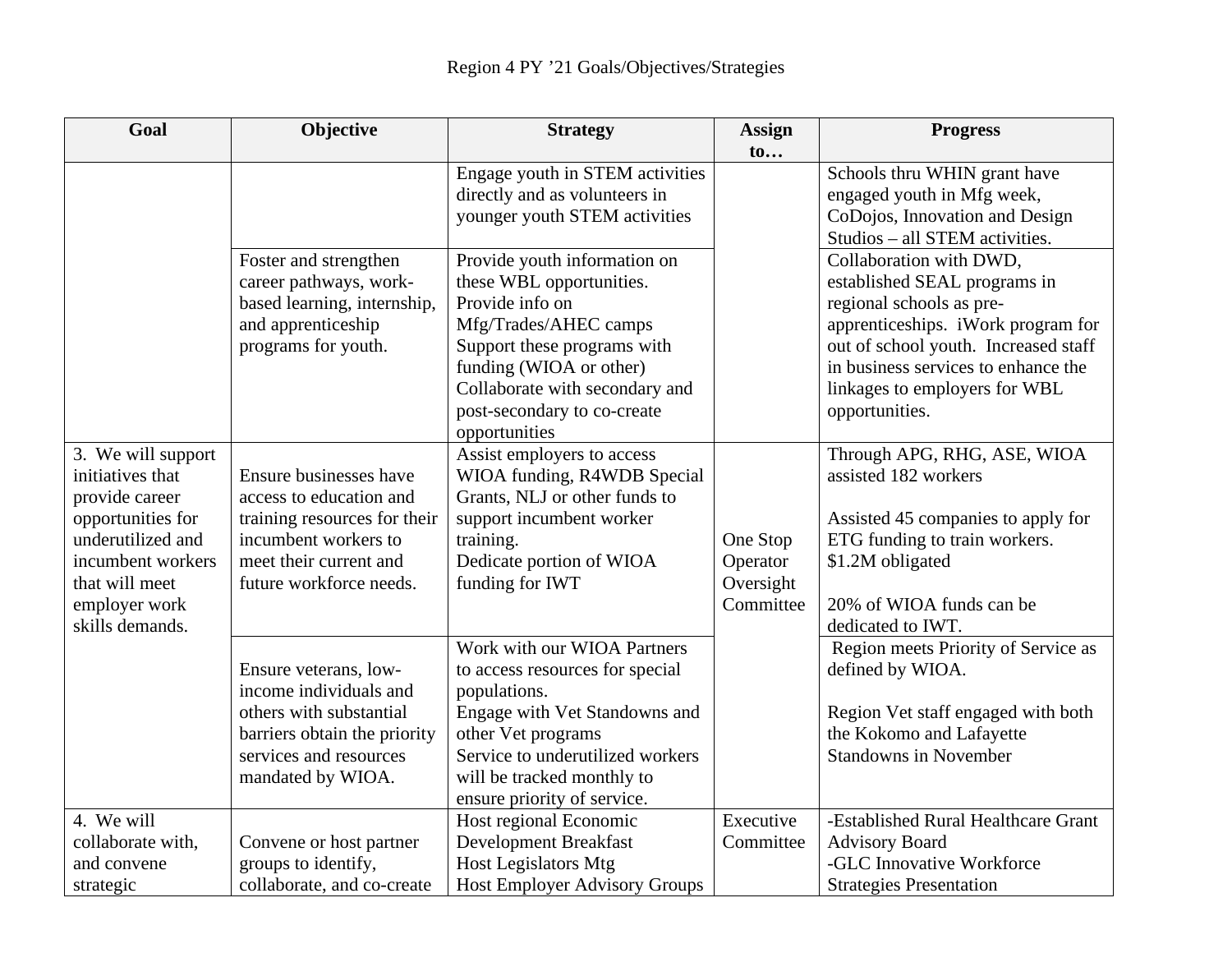| Goal                                                                                                                                                                          | Objective                                                                                       | <b>Strategy</b>                                                                                                                                                                                                                      | <b>Assign</b>                                  | <b>Progress</b>                                                                                                                           |
|-------------------------------------------------------------------------------------------------------------------------------------------------------------------------------|-------------------------------------------------------------------------------------------------|--------------------------------------------------------------------------------------------------------------------------------------------------------------------------------------------------------------------------------------|------------------------------------------------|-------------------------------------------------------------------------------------------------------------------------------------------|
|                                                                                                                                                                               |                                                                                                 |                                                                                                                                                                                                                                      | $\mathbf{t}$                                   |                                                                                                                                           |
| stakeholders, local<br>partners,<br>businesses, groups<br>and agencies to<br>leverage resources<br>and opportunities to<br>meet employer<br>work skills and<br>work behaviors | workforce development<br>solutions.                                                             | Convene Regional LEO's                                                                                                                                                                                                               |                                                | -Presentation to HR Advance Group<br>(WHIN/Krannert School of<br>Management)                                                              |
|                                                                                                                                                                               | Collaborate and /or co-<br>create grants for funding<br>to support skill building<br>solutions. | We will meet with partners and<br>employers at least quarterly to<br>discuss opportunities to<br>collaborate and co-create grants.<br>Collaborate with training<br>vendors and employers to<br>implement skill building<br>solutions | One Stop<br>Operator<br>Oversight<br>Committee | Virtual meetings and collaboration<br>occurred during the year, resulting in<br>new grant received and new<br>apprenticeship partnerships |
|                                                                                                                                                                               | Collaborate with partners<br>to implement skill<br>building solutions.                          |                                                                                                                                                                                                                                      |                                                | RHG and ASE grants helped to<br>foster new training vendor on ETPL<br>and new skill building opportunities                                |
| 5. We will obtain<br>adequate funds to<br>carry out the<br>initiatives of the<br>organization<br>through leveraging                                                           | Explore public funds.                                                                           | Register on Grants. Gov for grant<br>notifications<br>Seek state/local grant<br>opportunities                                                                                                                                        | Executive<br>Committee                         | We are registered and review to seek<br>new grant opportunities.                                                                          |
| and procuring new<br>funds.                                                                                                                                                   | Explore private funds.                                                                          | Seek foundational funding<br>Connect with community<br>foundations for awareness of<br>grants                                                                                                                                        |                                                | Indirect activity with Lilly<br>Endowment's WHIN grant                                                                                    |
|                                                                                                                                                                               | Leverage funds.                                                                                 | Procure sponsors for Job Fairs,<br>Youth Summits, Surveys, grants<br>etc.                                                                                                                                                            |                                                | No activity re. leveraging of funds<br>noted                                                                                              |
| 6. We will have a<br>regional identity.                                                                                                                                       | Market and publicize the<br>region as a whole and<br>each county within it.                     | Publicize/market the region is 12<br>counties and activities that<br>impact counties in region                                                                                                                                       | Executive<br>Committee                         | Supporting INWBA's initiative to<br>enhance government and public<br>relations of all RWBs                                                |
| 7. We will address<br>board member<br>transition and                                                                                                                          | Align board development<br>with the strategic vision.                                           | Board orientation include<br>strategic vision and these goals.<br>Update WDB on progress of<br>such.                                                                                                                                 |                                                | Reviewed and supported<br>development of DWD's guide for<br>orienting new WDB members                                                     |